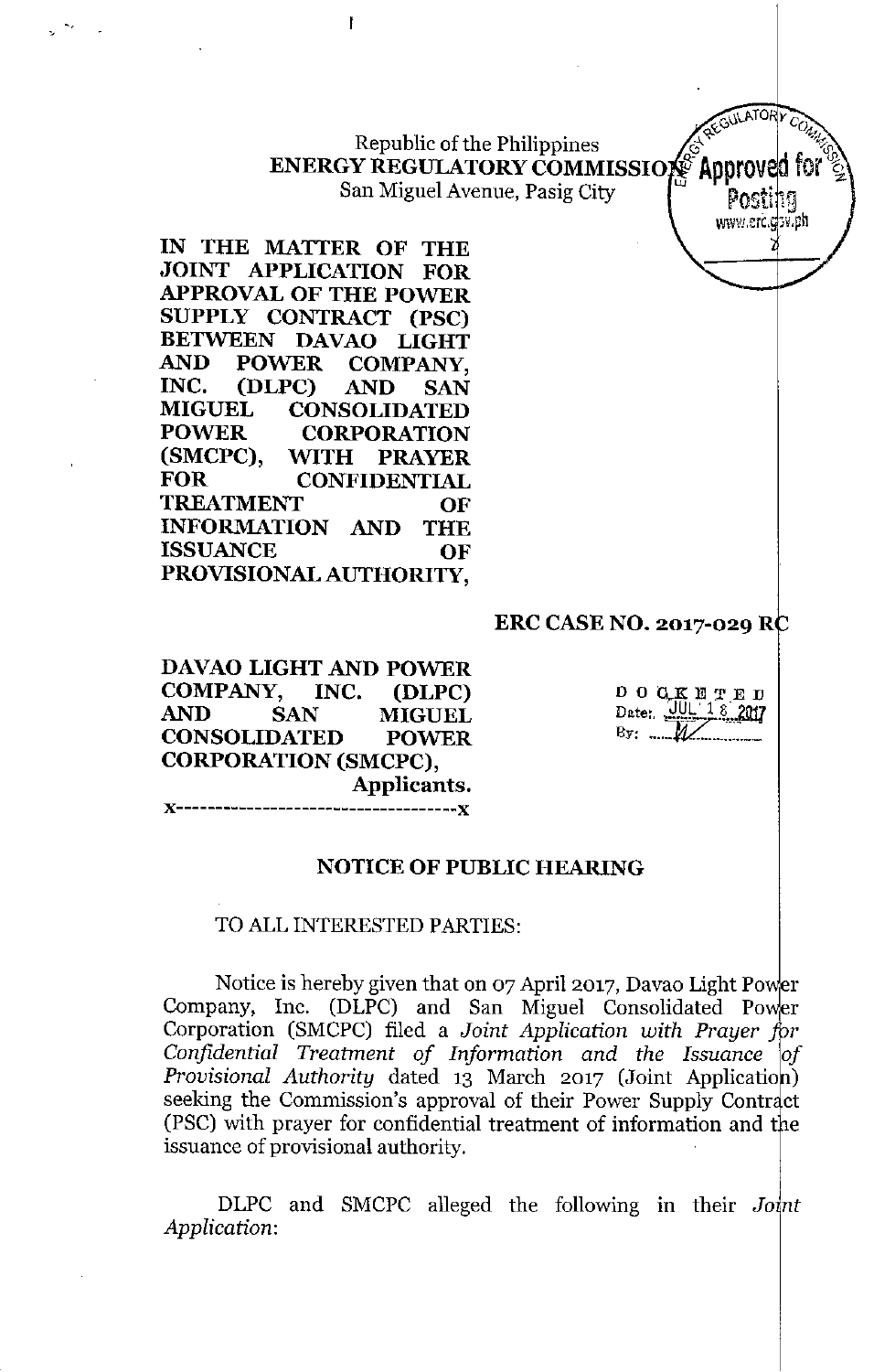# ERC CASE NO. 2017-029 RC NOTICE OF PUBLIC *HEARINGJ06* JULY 2017 **PAGE 2 OF 20**

 $\mathcal{L}$ 

#### The Joint Applicants

- 1. DLPC is a domestic corporation duly organized and existing under and by virtue of the laws of the Republic of the Philippines with office address at C. Bangoy Sr. St., Davao City. It is a grantee of a legislative franchise under Republic Act No. 8960 to maintain and operate an electric light and power system for the purpose of distributing electric light, heat and power, in Davao City, Panabo City and the Municipalities of Carmen, Sto. Tomas and Braulio Dujali, Province of Davao del Norte. It is also referred to herein as "BUYER".
- 2. SMCPC is a corporation duly created and existing by and under the laws of the Republic of the Philippines, with business address at No. 40 San Miguel Avenue, Mandaluyong City 1550. It is also herein referred to as the "SELLER".
- 3. The Joint Applicants may be served with the orders, notices and other processes of the Honorable Commission through their respective undersigned counsels at the addresses indicated herein.

#### **Statement** of Facts

- 4- During the first quarter of 2016, DLPC projected a deficit between its then supply portfolio and projected demand requirements for the remaining months of 2016 up to 2020. This deficit was projected at an average of 83.72 MW with a projected peak deficit of 142-47 MW.
- 5. To augment its supply requirements, DLPC sought separate competitive offers from any peak load generation source and base load generation source from prospective suppliers. For the base load generation source requirement, only one bid was received for each of the two competitive biddings conducted by DLPC, resulting in a failed bid. Thus, DLPC entered into direct negotiations with SMCPC.
- 6. Accordingly, DLPC and SMCPC entered into a Power Supply Contract (PSC), which is the subject of the instant Joint Application.
- 7. Section 45 (b) of Republic Act No. 9136, or the Electric Power Industry Reform Act of 2001, provides that distribution utilities may enter into bilateral power supply contracts subject to review by the Honorable Commission In connection with this, ERC Resolution No. 2, Series of 2015 provides that the distribution utilities and generation companies jointly file with the Honorable Commission their respective power supply agreements.
- 8. Thus, this instant Joint Application.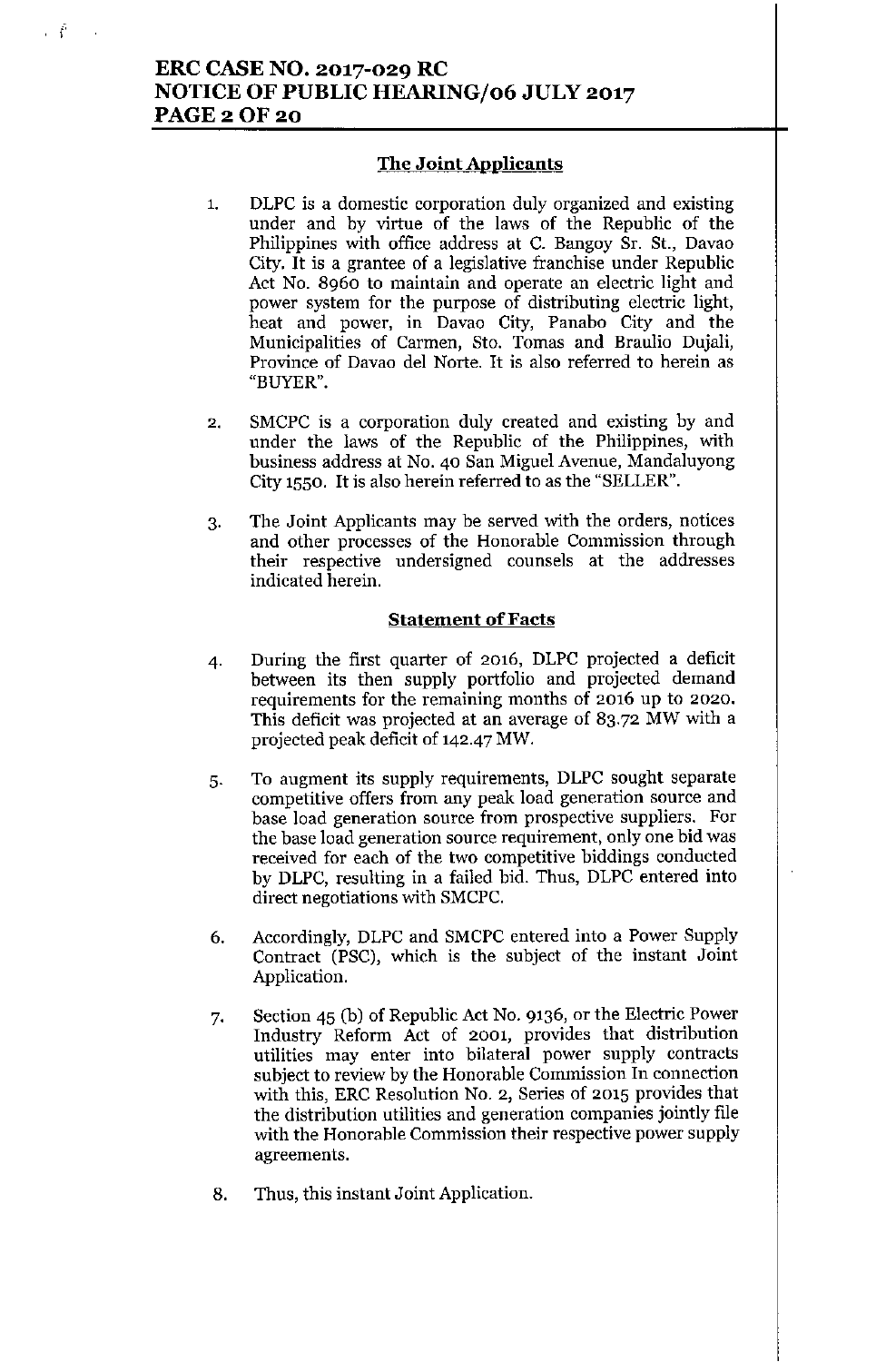# ERC CASE NO. 2017-029 RC NOTICE OF PUBLIC HEARING/06 JULY 2017 PAGE 3 OF 20

#### 9. Salient Features of the PSC.

- 9.1. Contract Capacity. The Contract Capacity for the duration of the PSC shall be 60,000 kW. The BUYER shall maintain a minimum hourly nomination of at least forty percent (40%) of the Contract Capacity for the duration of the PSC, as its share in the minimum stable load of the Power Plant. The Contract Capacity shall be subject to a separate nomination protocol set forth in Annex V of the said PSC.
- 9.2. Generation Source. SMCPC's 2 x 150 MW Circulating Fluidized Bed Coal-Fired Thermal Power Plant (the Plant) located in Barangay Culaman, Malita, Davao Occidental.
- 9.3. Contract Term. The PSC shall take effect between the Parties on the date of signing (Execution Date) and shall remain effective for a period of ten (10) years from Commercial Operations Date (COD) as defined in Section 2.3 of the PSC. The supply of electric power by the SELLER shall commence upon COD and shall remain effective for a period of ten (10) years from COD, subject to Section 2.1.1, Section 2.1.2, Section 2.2, and Section 2.3 of the PSC. The PSC shall be deemed terminated upon the expiration of the Contract Term unless renewed by mutual written agreement of the Parties or unless earlier terminated in accordance with the provisions of the Contract.
- 94. Contract Charges. Under the PSC, the BUYER shall pay the following Contract Charges for the duration of the Contract, subject to the applicable Value-Added Tax (VAT), and computed as follows:

| <b>Particulars</b>                           | Unit         | Amount                   |  |
|----------------------------------------------|--------------|--------------------------|--|
| <b>Capacity Fee</b>                          |              |                          |  |
| A. Capital Recovery Fee                      | PhP/kW-month | 1,386.8021               |  |
| B. Fixed Operation and Maintenance<br>Fee    | PhP/kW-month | 383.8079                 |  |
| <b>Total Capacity Fee</b>                    |              | $1,770.610$ <sup>o</sup> |  |
| <b>Energy Fee</b>                            |              |                          |  |
| C. Variable Operation and<br>Maintenance Fee | PhP/kWh      | 0.2831                   |  |
| D. Fuel Fee                                  | PhP/kWh      | $1.6566*$                |  |
| <b>Total Energy Fee</b>                      |              | 1.939                    |  |

\*Indicative Figures

a. Monthly adjustments in the Capacity and Energy Charges based on the adjustment formula contained in Annex II-B.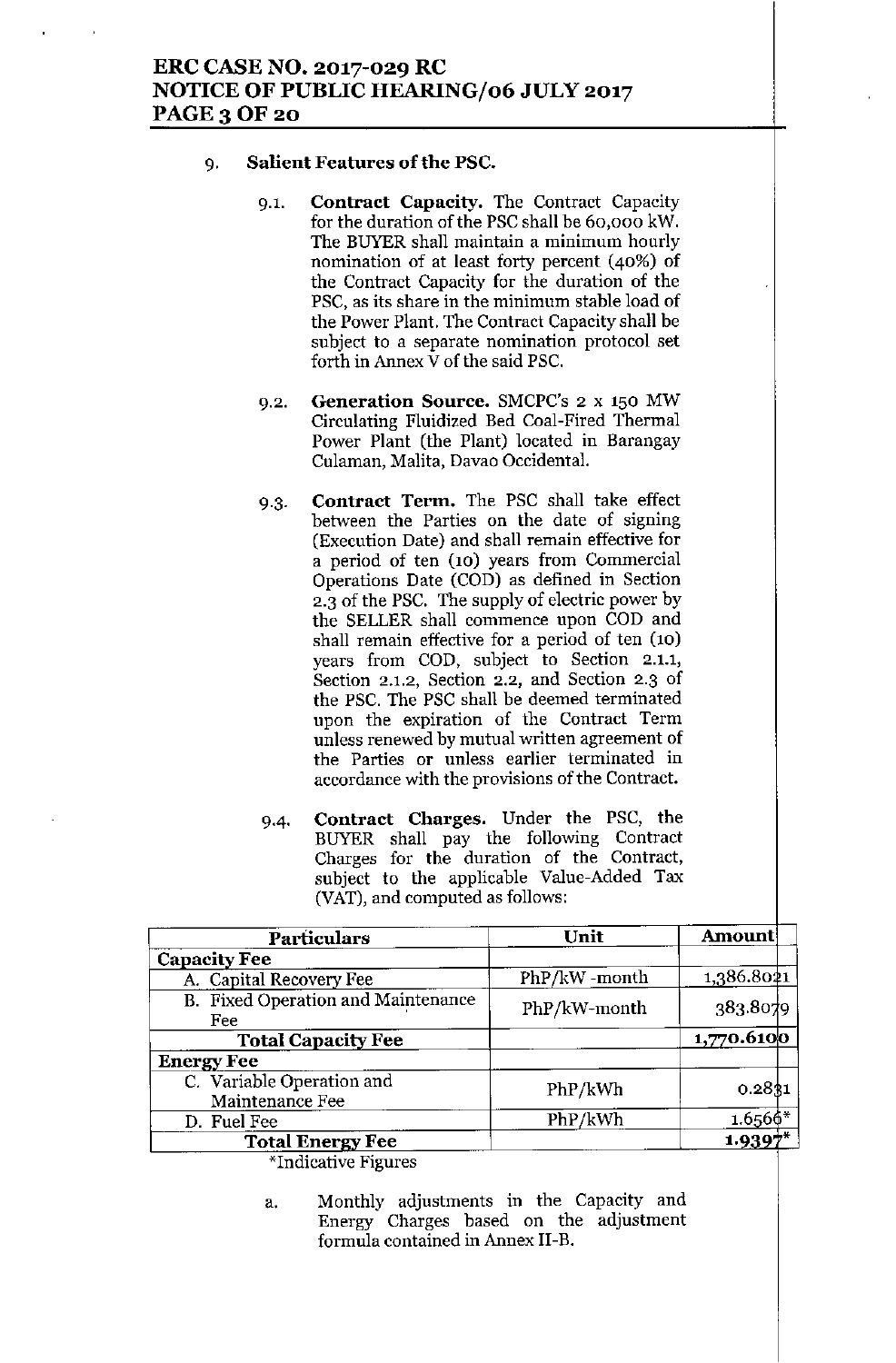# ERC CASE NO. 2017-029 RC **NOTICE OF PUBLIC HEARING/06 JULY 2017 PAGE 4 OF 20**

- b. Cost of Replacement Power, if provided by the Seller, subject to Article 7.
- c. All IMEM or WESM Charges, if any, as billed by PEMC to SELLER and solely attributable to the Contract with the BUYER.
- 9.5. Other Charges. The BUYER shall bear all other costs and charges incurred after the Delivery Point, including but not limited to transmission line losses, any interconnection charges and site specific loss adjustments, among others.
- 9.6. Adjustment Formula. The Contract Charges are adjusted on a monthly basis in accordance with the following Adjustment Formula (Annex II-B of the PSC):

MONTHLY CONTRACT CHARGES = Capacity Chargesmonth + Energy ChargeSmonth

#### *ltVhere:*

Capacity Charges = Capital Recovery Fee (CRF) + Fixed Operation & Maintenance Fee (FOM)

Energy Charges = Variable Operation & Maintenance Fee (VOM) + Fuel Fee + Start-up Charge

#### I. CAPITAL RECOVERY FEE (CRFmonth)

#### $CRF<sub>month</sub> = CRF<sub>adjusted</sub> x CC$

*Where:*

| CRFadjusted  | $(CRF_{(base)} \times 0.30)$ + $(CRF_{(base)} \times 0.70 \times \frac{FX_m}{FX_a})$                                                                                                                                                |
|--------------|-------------------------------------------------------------------------------------------------------------------------------------------------------------------------------------------------------------------------------------|
| $CRF_{base}$ | $=$ Capital Recovery Fee in PhP/kW-month contained in<br>Annex II-A                                                                                                                                                                 |
| $FX_m$       | = The simple average of the daily exchange rate of the<br>Philippine Peso to the US Dollar as posted by the<br>Bangko Sentral ng Pilipinas for the calendar month<br>within which the start of the current Billing Period<br>occurs |
| $FX_0$       | $=$ Exchange rate of the Philippine Peso to the US<br>Dollar,                                                                                                                                                                       |
| CC           | $Base = PhP44.00$<br>$=$ Contract Capacity in kW                                                                                                                                                                                    |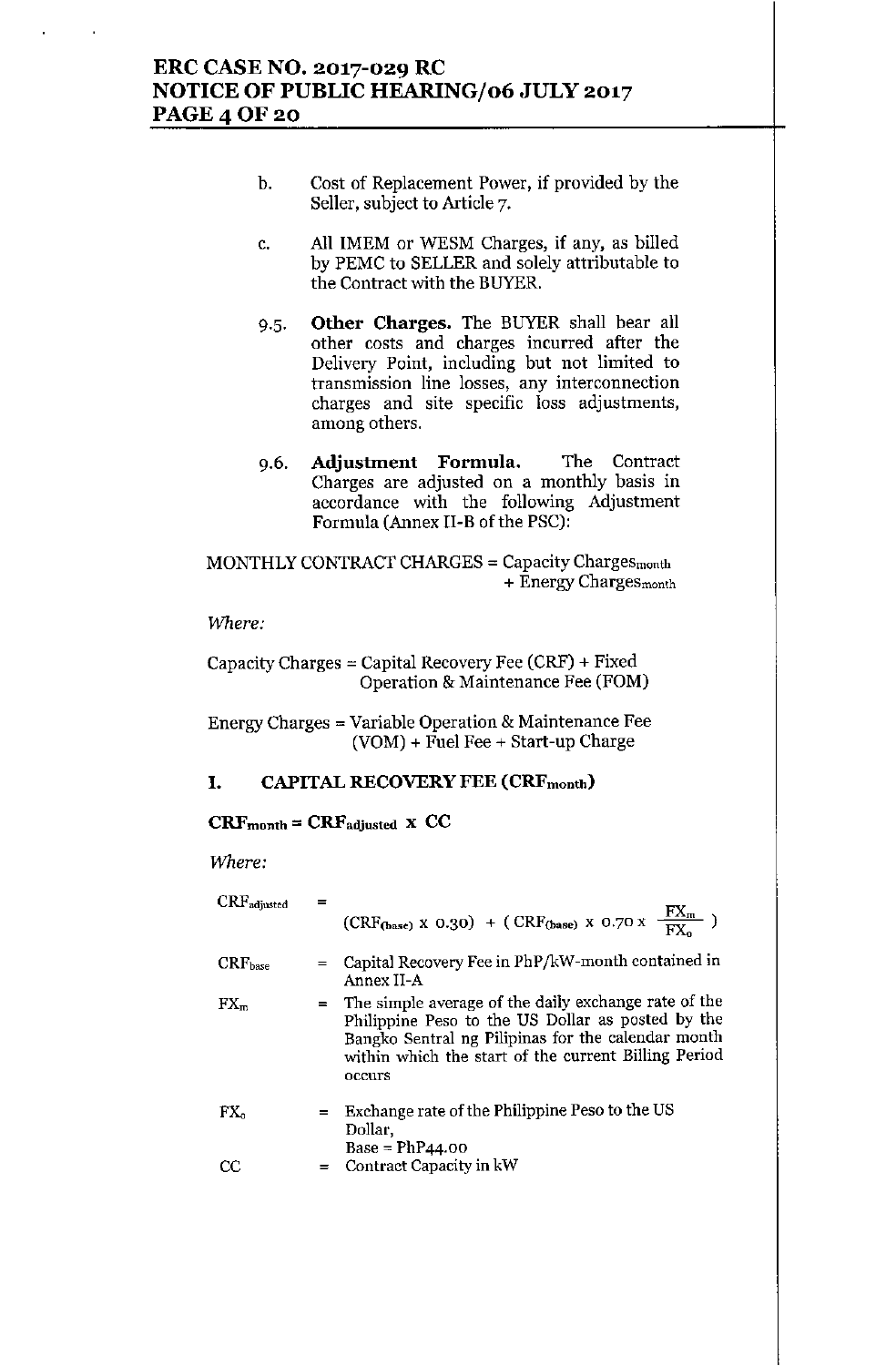# ERC CASE NO. 2017-029 RC NOTICE OF PUBLIC *HEARINGJ06* JULY 2017 **PAGE 5 OF 20**

#### II. FIXED OPERATION AND MAINTENANCE FEE (FOMmonth)

**FORM**<sub>month</sub> = 
$$
FORM \times \frac{PHCPI_{m}}{PHCPI_{o}} \times CC
$$

*Where:*

- FOM = Fixed Operation and Maintenance Fee in PhP/kW-month contained in Annex II-A
- $PHCPI<sub>m</sub> =$ Philippine Consumer Price Index for All Income Households In the Philippines-All Items (2006=100) as posted by the Philippine Statistics Anthority for the calendar month within which the start of the current Billing Period occurs
- $PHCPI_0 =$  $CC =$ Philippine Consumer Price Index for All Income Households in the Philippines-All Items (2006=100) as posted by the Philippine Statistics Anthority for the calendar month of the COD

# Contract Capacity in kW

#### III. VARIABLE OPERATION AND MAINTENANCE FEE (VOMmonth)

|  | VOM month = $[(0.85 \times \text{VOM} \times \frac{\text{USCPI}_{m}}{\text{USCPI}_{o}} \times \frac{\text{FX}_{m}}{\text{FX}_{o}} + (0.15 \times \text{VOM} \times \frac{\text{PHCPI}_{m}}{\text{PHCPI}_{o}})] \times \text{AF}$ |  |  |  |  |  |  |  |
|--|----------------------------------------------------------------------------------------------------------------------------------------------------------------------------------------------------------------------------------|--|--|--|--|--|--|--|
|--|----------------------------------------------------------------------------------------------------------------------------------------------------------------------------------------------------------------------------------|--|--|--|--|--|--|--|

*"Where:*

YOM = Variable Operation and Maintenance Fee in PhP/kWh contained in Annex II-A

- $USCPI<sub>m</sub> =$ US Consumer Price Index for All Urban Consumers- All Items (1982-84=100) as posted by the US Bureau of Labor Statistics for the calendar month within which the start of the current Billing Period occurs
- $USCPI_0 =$ US Consumer Price Index for All Urban Consumers-All Items (1982-84=100) for the calendar month of the COD
- $FX_m =$ The average daily exchange rate of the Philippine Peso to the US Dollar as posted by the Bangko Sentral ng Pilipinas for the calendar month within which the start of the current Billing Period occurs.

 $FX_0$ Exchange rate of the Philippine Peso to the US Dollar, Base=PhP44.00

 $PHCPI<sub>m</sub>=$ Philippine Consumer Price Index for All Income Households in the Philippines-All Items (2006=100) as posted by the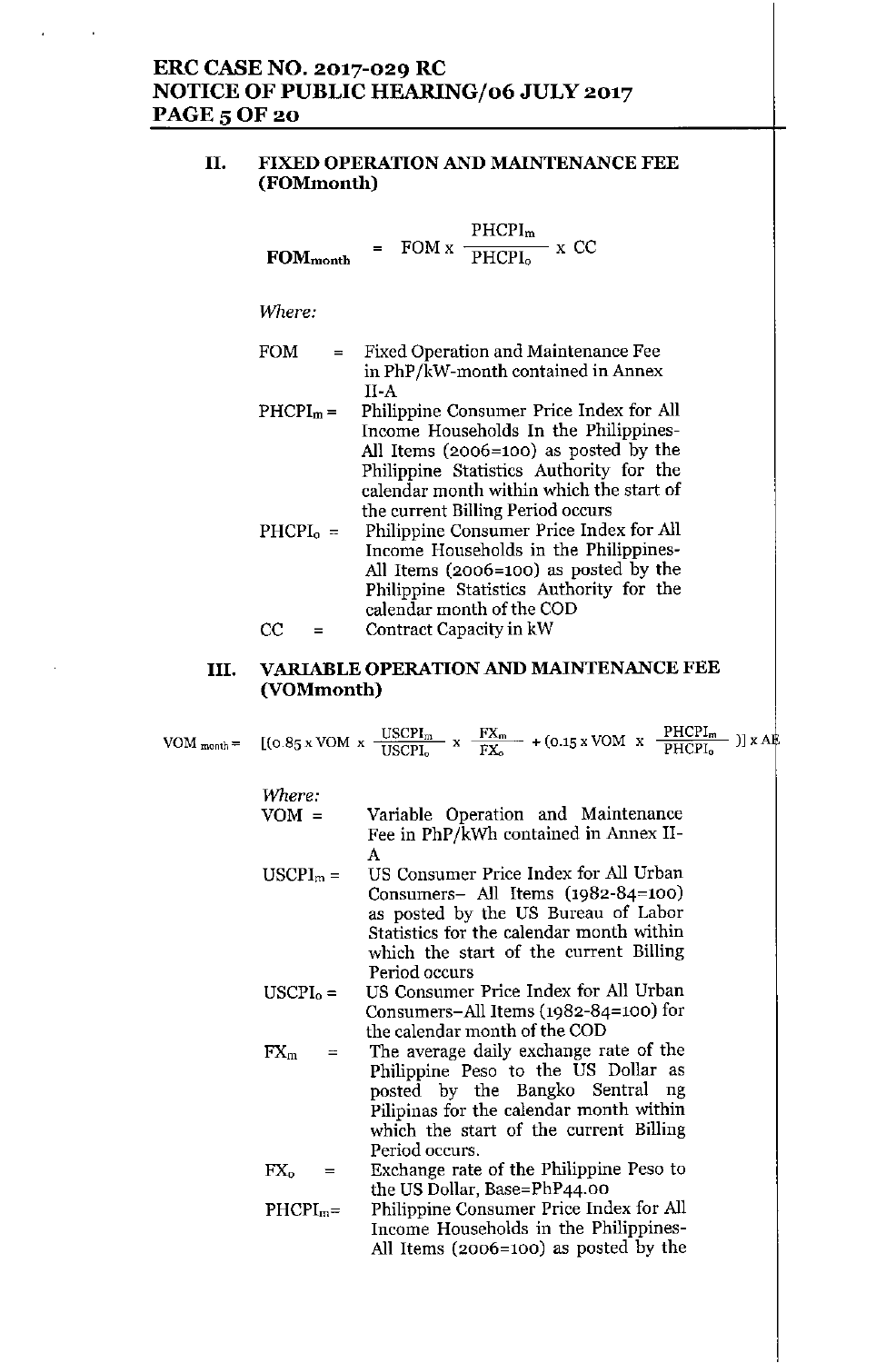## ERC CASE NO. 2017-029 RC NOTICE OF PUBLIC *HEARINGJ06* JULY 2017 **PAGE 6 OF 20**

|             | Philippines National Statistics Office for  |
|-------------|---------------------------------------------|
|             | the calendar month within which the         |
|             | start of the current Billing Period occurs. |
| $PHCPI_0 =$ | Philippine Consumer Price Index for All     |
|             | Income Households in the Philippines-       |
|             | All Items (2006=100) as posted by the       |
|             | Philippines National Statistics Office for  |
|             | the calendar month of the COD               |
| $AE =$      | Associated Energy in kWh delivered to       |
|             | the BUYER by the SELLER during the          |
|             | current Billing Period at the Delivery      |
|             | Points stated in Annex III.                 |

Subject to (1) prior notification by the SELLER to the BUYER and (2) approval of the ERC prior to implementation for the occurrence of any of the following events, the Parties agree to adopt changes in any of the inflationary indices for any of the following events: a) shift made in the base year and other adjustments to such inflation index made by the relevant authorized entity; or b) the inflation index: i) becomes unavailable, ii) is replaced by a new benchmark rate as determined by the relevant authorized entity or its successor-in-interest, iii) ceases to exist, or iv) in the reasonable determination of either Party, fails to reflect the real costs and forms an integral part of this price adjustment formula.

#### IV. FUEL FEE (Fuelmonth)

 $\textbf{Full}_{\text{month}} = [$  [ [  $\text{=}$  Freight Cost  $\text{=}$  x CR x FX<sub>m</sub>  $\text{=}$  ]] x A Fuel Cost + 1,000

*Where:*

|             |                             | Newcastle <sub>m</sub> |
|-------------|-----------------------------|------------------------|
| Fuel Cost = | Base Fuel Cost, in USD/MT x | Newcastle <sub>o</sub> |

- a. Newcastle<sub>m</sub> = Average monthly coal price index in USD/MT as posted by global coal on the website [www.globalcoal.com](http://www.globalcoal.com) for the calendar month within which the start of the current Billing Period occurs.
- b. Newcastle<sub>o</sub>= coal price index equivalent to USD74.00/MT
- c. Base Fuel Cost = Blended Cost equivalent to USD62.69/MT
- d. Fuel Cost shall be charged based on the foregoing formula or based on the actual cost of fuel, whichever is lower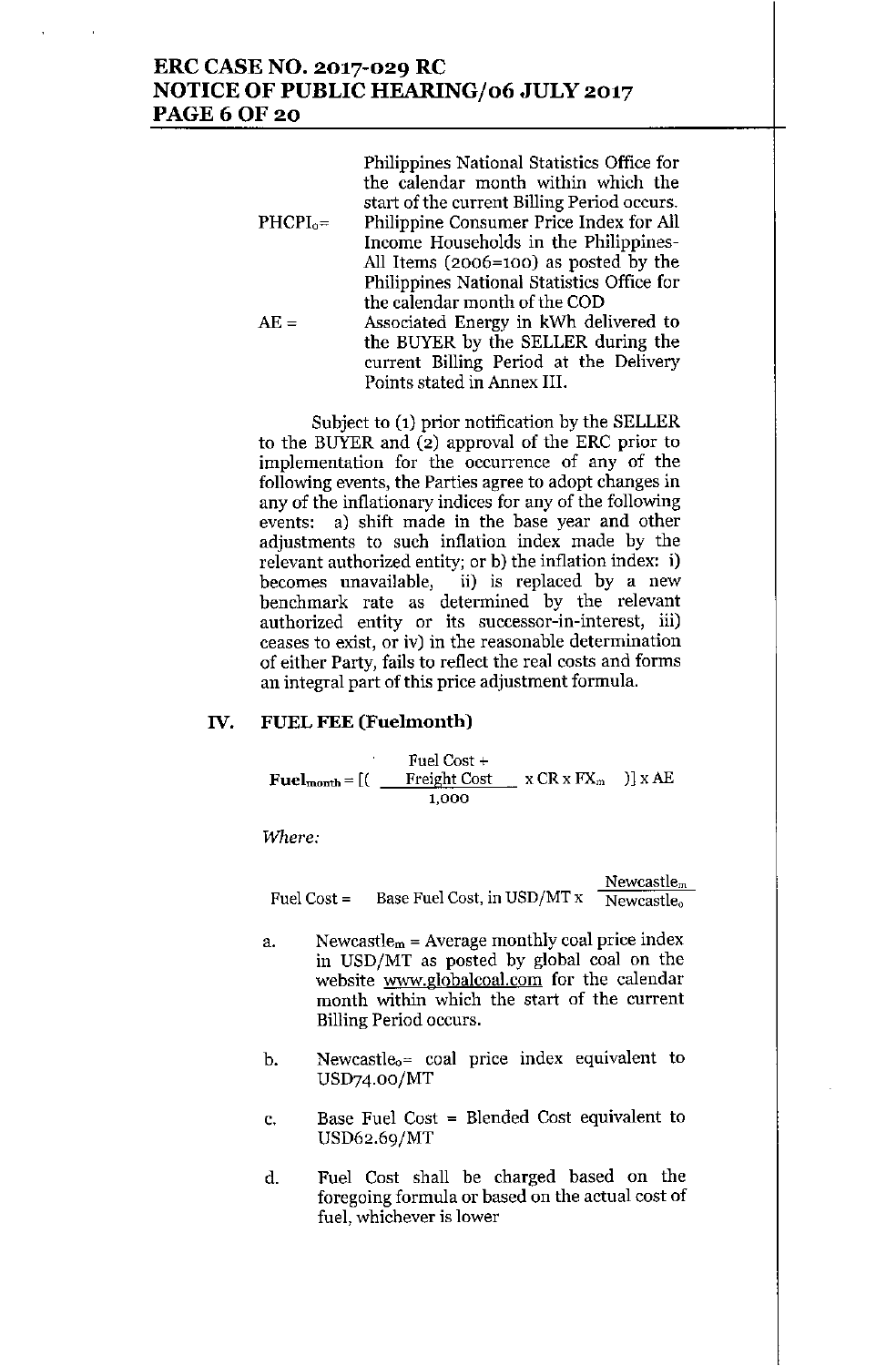#### ERC CASE NO. 2017-029 RC NOTICE OF PUBLIC HEARING/06 JULY 2017 **PAGE 7 OF 20**

|  | Freight Cost = Actual Transport Costs in USD/MT<br>which includes but not limited to port |
|--|-------------------------------------------------------------------------------------------|
|  | charges, fuel insurance, wharfage                                                         |
|  |                                                                                           |
|  | fees, excise tax, handling, customs                                                       |
|  | brokerage fees, custom duties,                                                            |
|  | stevedores and arrastre costs, tuggage                                                    |
|  | costs, survey fee, towage, pilotage,                                                      |
|  | light dues, mooring and unmooring,                                                        |
|  | berthing and de-berthing, and                                                             |
|  | tonnage dues and sundries on the                                                          |
|  | coal used during the current Billing                                                      |
|  | Period. Freight costs shall include all                                                   |
|  | other existing fees, imposts and other                                                    |
|  | charges that may be imposed on the                                                        |
|  | transport of coal under the Statement                                                     |
|  | of Settlement of Duties and Taxes                                                         |
|  |                                                                                           |
|  | issued by the Bureau of Customs and                                                       |
|  | shall exclude any surcharges,                                                             |
|  | penalties and/or interests such as,                                                       |
|  | not limited to, demurrage<br>but                                                          |
|  | attributable to SELLER.                                                                   |
|  |                                                                                           |

 $CR =$  actual fuel consumption rate capped at 0.70kg(kWh

 $FX_m =$  The average daily exchange rate of the Philippine Peso to the US Dollar as posted by the Bangko Sentral ng Pilipinas for the calendar month within which the start of the current Billing Period occurs.

$$
FXo = Exchange rate of the Philippe Pesoto the US Dollar, Base=PhP44.00
$$

AE = Associated Energy in kWh delivered to the BUYER by the SELLER during the current Billing Period at the Delivery Points stated in Annex III.

The Parties further agree that when any or all of the above components of the Fuel Cost no longer reflect the SELLER's actual cost of coal (including the FOB price, coal indexation, premiums, among others), the Fuel Cost shall be computed based on SELLER's actual cost of fuel subject to SELLER's prior notification to the BUYER and subject to approval of the ERC prior to implementation.

#### V. Start-up Charge (per Unit and per Start-up) -to be added on top of VOM & Fuel charges

Start-up Charge shall be the BUYER's share of the cost incurred in starting up the Plant. This shall be paid by BUYER on top of YOM & Fuel charges. However, Start up Charges to be charged to BUYER shall only be limited to two (2) Cold start ups and four (4) Warm start ups per unit per year.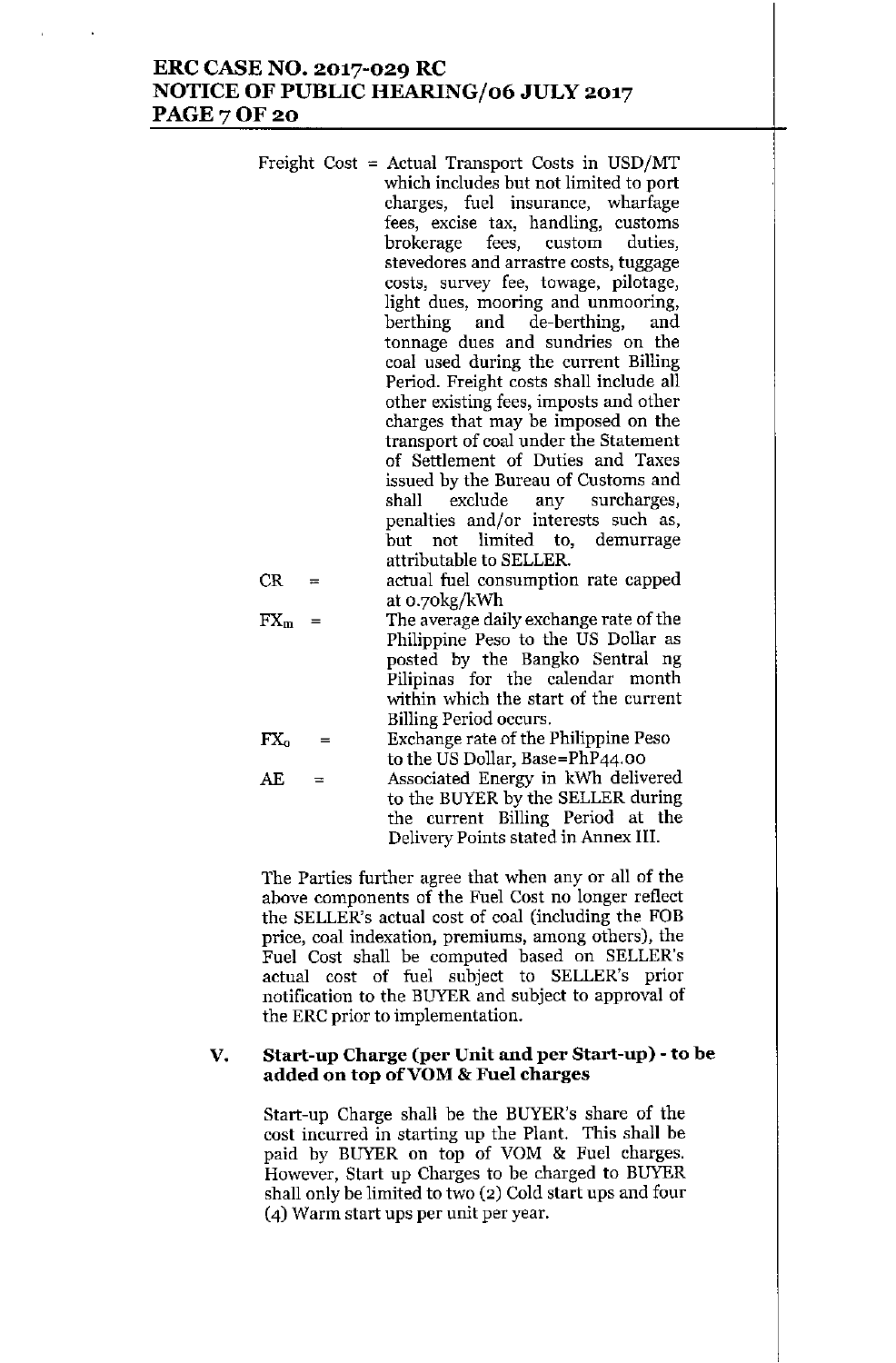# **ERC CASE NO. 2017-029 RC NOTICE OF PUBLIC HEARING/06 JULY 2017 PAGE80F20**

The cost for starting up the Plant after a period of Outage attributable to the BUYER shall be charged **according to the formula:**

**Cold Start-up - dowutime of eight (8) hours** and above

Start-up Charge = **130,000 liters x LFOmx** CC TPC

#### **Warm Start-up - dowutime of** less **thau eight (8) hours**

Start-up Charge =  $36,000$  liters x LFO<sub>m</sub> x  $\frac{CC}{TQ}$ TPC

*Where:*

- $LFO<sub>m</sub>$  = The actual price of diesel oil in PhP/liter as billed by supplier of diesel oil applicable for the Billing Period
- $CC =$  Contract Capacity in kW
- $TPC = Total plant capacity (net) per unit in kW$
- 9.7. **Discounts.** The SELLER provides for both Prompt Payment Discount (PPD) and Collection Efficiency Discount (CED).
	- 9.7.1. **PPD.** The BUYER may avail of **the PPD equivalent to one** percent (1%) of the total of the Capacity and Energy Charges and **other components of the current** power bill except the Interim Mindanao Electricity Market (1MEM) or the Wholesale Electricity Spot Market (WESM) charges (as applicable) and **Replacement Power Cost, if any,** provided that:
		- **1. BUYER has no arrears from previous power** billings, including the Security Deposit if **applicable, or any unpaid charges or penalties, including the remittance** of VAT as actually collected from the **BUYER's customers;**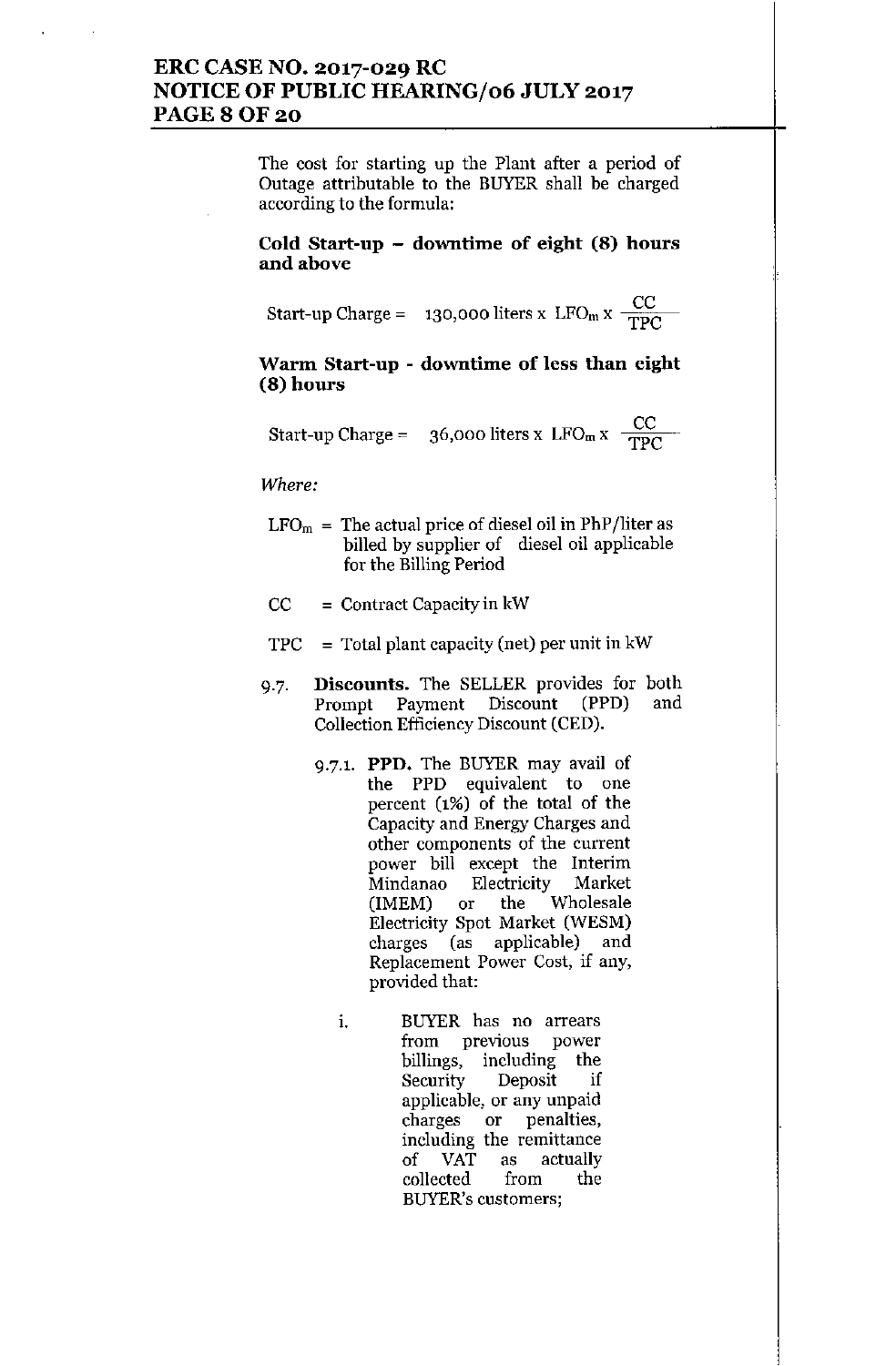# **ERC CASE NO. 2017-029 RC NOTICE OF PUBLIC HEARINGJ06 JULY 2017 PAGE90F20**

- ii. BUYER has forwarded to SELLER before the end of the first (1st) quarter of each year the following **documents it has received from its customers:**
	- a. For BUYER's **customers located** within **economic zones;**
	- 1. BIR Form 2303- **Certificate Registration** of a **Business;** of
	- ii. When applicable -PEZA or BOI Certificate of **Registration or Accreditation from** an Export **Organization;**
	- iii. When applicable Certification of VAT **Exemption issued** by the PEZA, BO! or **other export organization;**
	- b. For BUYER's **customers outside economic zones** with VAT-zero rating or VAT**exempt incentives,** the relevant BIR **Certificates.**
- iii. BUYER pays the Capacity **and Energy Charges in** full for each Billing **Period on or before the** tenth (10th) day of the **calendar month following the current Billing Period.**
- iv. BUYER remits the VAT **as collected on or before** the twenty-fifth (25<sup>th</sup>) day **of the calendar month**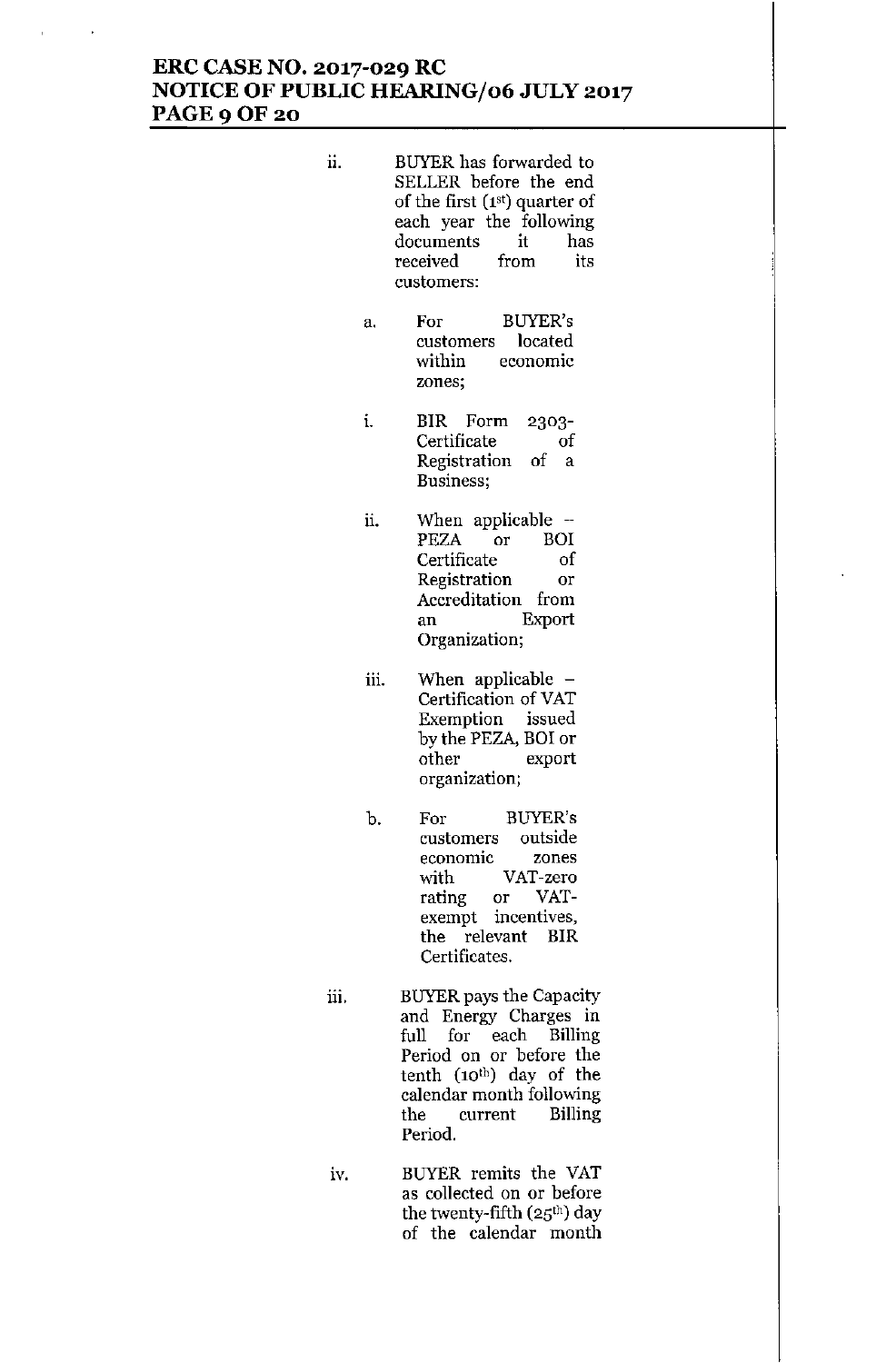## **ERC CASE NO. 2017-029 RC NOTICE OF PUBLIC HEARING/06 JULY 2017 PAGE 10 OF 20**

following the current Billing Period.

- v. BUYER submits all **necessary BIR Tax Certificates for all taxes** withheld as well as for all zero-rated VAT end**consumers on or before** the twenty-fifth  $(25<sup>th</sup>)$  day of the calendar month **following the current** Billing Period as follows:
	- a. BIR 2306: **Certificate of Taxes** Withheld on **Government Sales;**
	- b. Certification/Sched ule of Allocated **Generation on Zero-**Rated VAT Sales;
		- c. Certification/Sched ule of Uncollected VAT on Delinquent **Accounts Sample Certification attached as Annex VII; and**
		- **d. Other documents as may be required by BIR in connection** with this Contract.
- 9.7.2. **CED.** The BUYER shall be entitled to the following CED:

| Collection<br><b>Efficiency Levels</b> | Discount,<br>PhP/kWh |
|----------------------------------------|----------------------|
| Below 65%                              | None                 |
| 66% to 75%                             | 0.05                 |
| 76% to 85%                             | 0.10                 |
| 86% to 95%                             | 0.15                 |
| 96% and above                          | 0.20                 |

In order for the BUYER to avail of the CED, it must comply with the following **conditions:**

**1. BUYER has no outstanding** obligations to SELLER from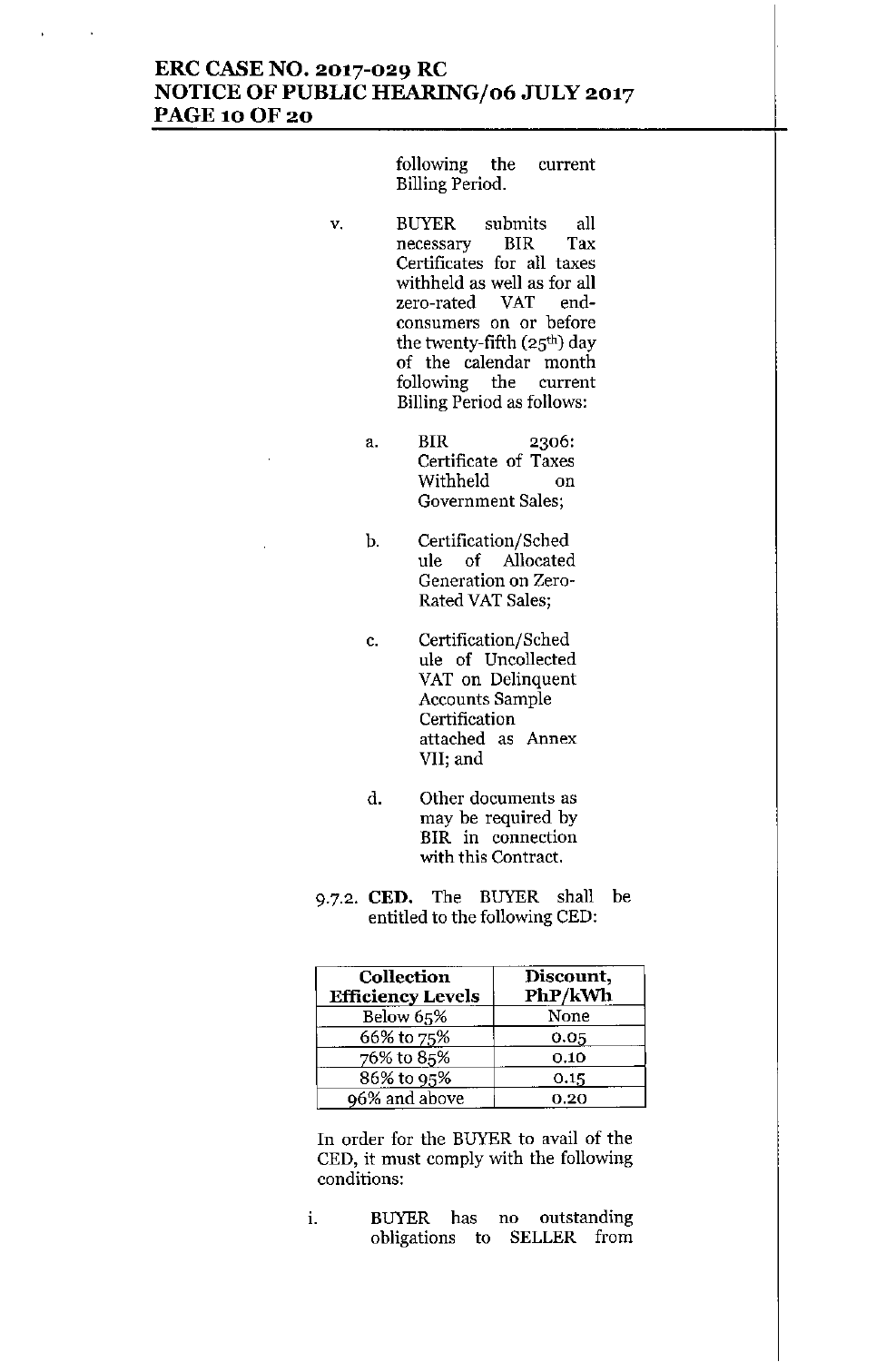### **ERC CASE NO. 2017-029 RC NOTICE OF PUBLIC HEARINGJ06 JULY 2017** PAGE 11OF 20

**previous power bills including** Value Added Tax (VAT) as actually collected from the **BUYER's customers;**

- ii. The BUYER shall submit to the SELLER: 1) a duly accomplished CED Availment Form; 2) a copy of its Monthly Collection Efficiency Report signed by its **General Manager or Chief** Operating Officer; 3) zero (0) **rated VAT certificates as updated monthly for end-users of the Buyer, if any; and, 4) Audited** Financial Statements (AFS) stamped "received" by the BIR (to be submitted to the Seller within three (3) calendar days from receipt of BIR).
	- 9.7.3. In case the BUYER will have a **restructured account, the discounts under the Contract** shall not be granted during the **restructuring period.**
- 9.8. **Outages.** During the term of the PSC, Capacity Charges shall be applicable for every Billing **Period, except as otherwise provided in the** PSC. SELLER shall not be obligated to deliver **energy during the Annual Outage Allowance of:**
	- **1. For Scheduled Outage, seven** hundred twenty (720) cumulative **outage hours for each Contract** Year for the Plant.
	- **ll. For Forced Outages, four** hundred thirty eight (438) **cumulative outage hours for each Contract Year for the Plant.**
	- **9.8.1. Major Maintenance Outage** Allowance. SELLER shall be **allowed an additional outage allowance of seven hundred** twenty (720) cumulative outage hours for the purpose of Major **Maintenance, which schedule** should be approved by the **System Operator, once every five** (5) years counted from the first **Major Maintenance of the Plant.** SELLER is not obligated to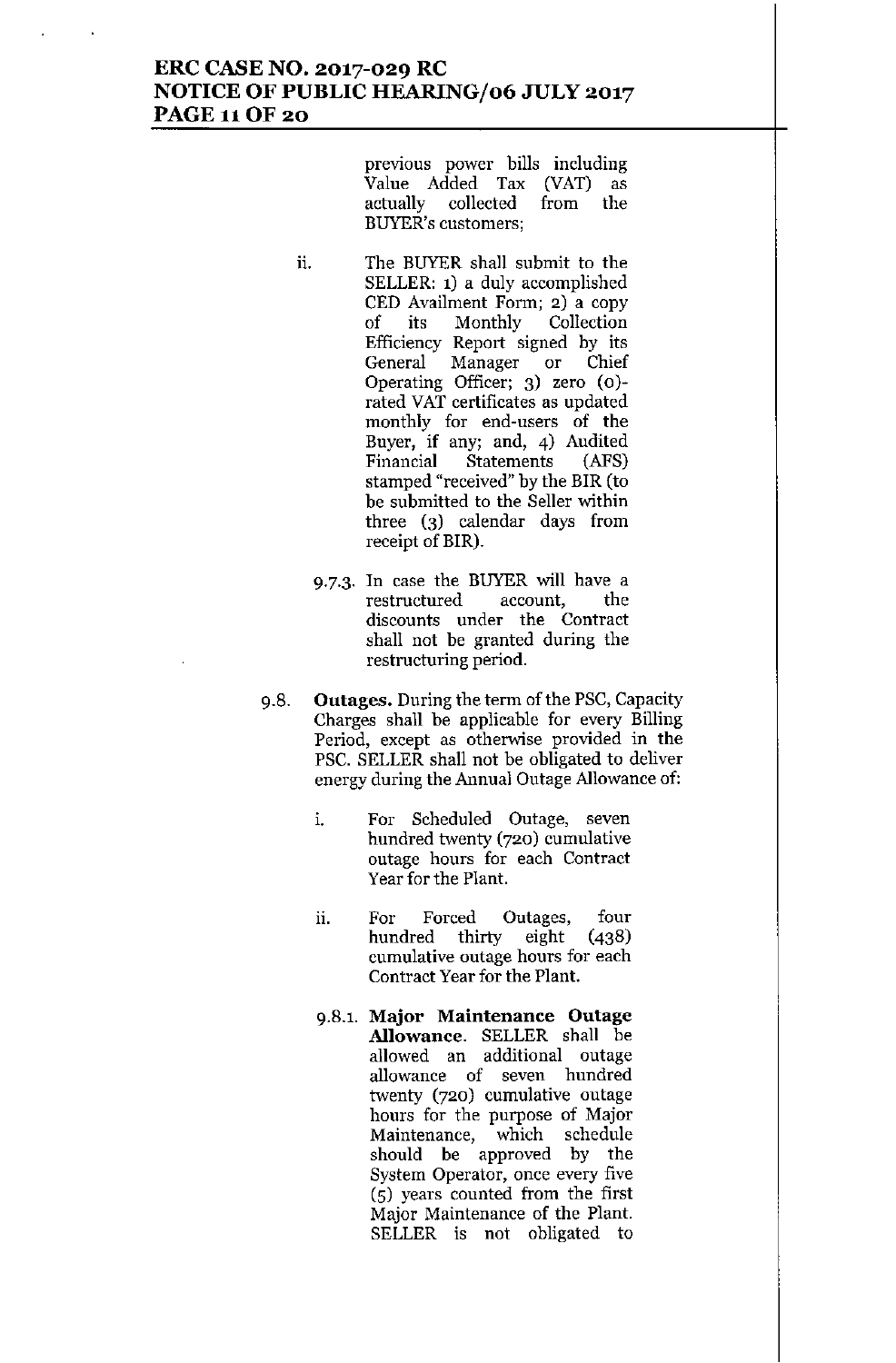## **ERC CASE NO. 2017-029 RC NOTICE OF PUBLIC HEARINGJ06 JULY 2017** PAGE 12 OF 20

**deliver energy during Major Maintenance Outage within the allowance but Capacity Charges** shall still apply.

- 9.8.2. During Outages within the **Annual Outage Allowance or Major Maintenance Outage** Allowance, the BUYER shall **procure Replacement Power at its own cost. This notwithstanding,** the SELLER may offer<br>Replacement Power during **Replacement Power during Outages within Annual Outage Allowance or Major Maintenance Outage Allowance priced at Contract Charges.**
- 9.8.3. For any Outage beyond the **Annual Outage Allowance and Major Maintenance Outage** Allowance, if applicable, SELLER shall provide Replacement Power at Contract Charges. If SELLER is **unable to provide Replacement Power during this period,** SELLER shall be liable for the **actual cost of Replacement Power** procured by BUYER, and SELLER shall timely pay the actual cost to the third party supplying the Replacement **Power.**
- 9.8.4. If both Parties are unable to **procure Replacement Power** during the Outages beyond the **Annual Outage Allowance, and Major Maintenance Outage** Allowance, if applicable, the Monthly Capacity Charges for tbe Billing Periods affected shall be **adjusted in accordance with the** following formula:

#### **Adjusted Mouthly** Capacity Charges = **Mouthly** Capacity Charges x **[(Mhours - OH) / Mhours]**

**Where:**

**Mhours = number of hours in a Billing Period**

 $OH = Actual$  Outage Hours beyond **Allowance, and Major Maintenance** OutageOutage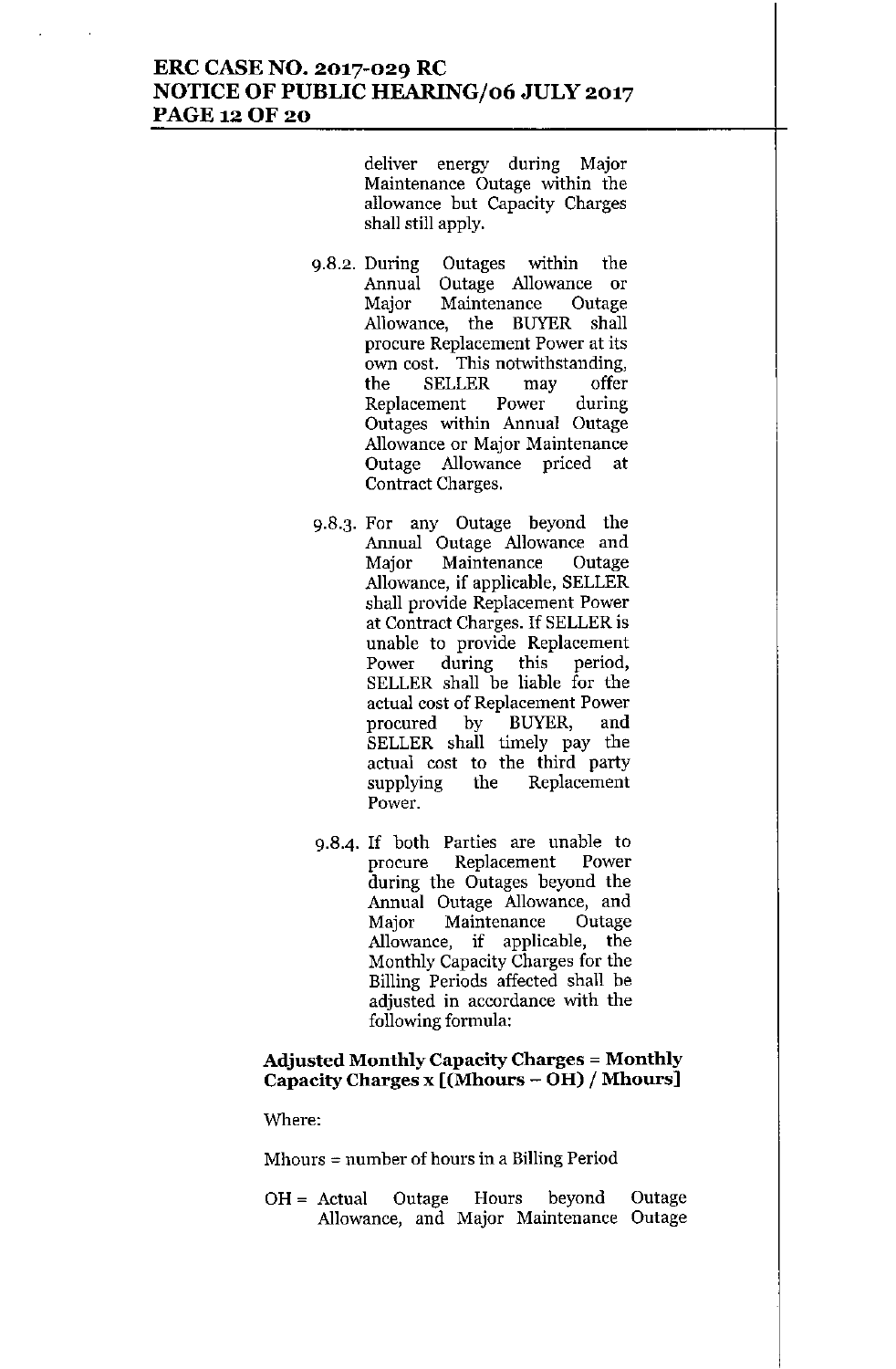# ERC CASE NO. 2017-029 RC NOTICE OF PUBLIC HEARING/06 JULY 2017 PAGE 13 OF 20

Allowance if applicable, without provision of Replacement Power within the Billing Period

- 9.8.5. Unutilized Annual Outage Allowance or Major Maintenance Outage Allowance shall not be carried forward to any subsequent Contract Year.
- 10. **Estimated Rate Impact.** The indicative rate impact on DLPC's overall generation rate with and without the supply from SMCPC after COD are as follows:

| <b>Estimated Generation Charge<sup>1</sup></b><br>(Year 2017, PhP/kWh) |                   |        |  |
|------------------------------------------------------------------------|-------------------|--------|--|
| <b>Without SMCPC</b>                                                   | <b>With SMCPC</b> | Impact |  |
| 4.1628                                                                 | 4.3990            | 0.2362 |  |

- 11. **Grid Connection.** Pursuant to the Honorable Commission's Decision dated 17 November 2014 in ERC Case No. 2014-060 RC', the National Grid Corporation of the Philippines (NGCP) was authorized to construct the 230 kV Malita-Matanao Transmission Line, which runs from Davao Occidental to Davao del Sur. Upon completion of the said Transmission Line, SMCPC will execute the necessary Service Agreement with NGCP and undertakes to submit the same to the Honorable Commission.
- 12. **Sources of Funds.** The total estimated Project Cost of the Power Plant is PhP30,823.62 Million. SMC Global Power Holdings Corporation, SMCPC's parent company, advanced a total amount of US\$300 Million to commence and allow the on-going construction of the said Power Plant. It was initially financed through one hundred percent (100%) equity since the funding thereof was undertaken by the said parent company without interest payments. SMCPC intends to undertake project financing with a target Debt to Equity ratio of70%:30%.
- 13. Environmental Compliance Certificate (ECC). On 7 June 2013, the Department of Environment and Natural Resources (DENR) has issued ECC No. ECC-CO-1304-0010 in favor of SMCPC.
- 14. Board of Investments (BOI) Certificate. On 24 June 2013, the Power Plant Project was registered with the BOI which issued Certificate of Registration No. 2013-137.
- 15. Certificate of Compliance (COC). On 26 May 2016, SMCPC filed an Application for the Issuance of COC for Units

<sup>&</sup>lt;sup>1</sup> Assumptions: (i) SMCPC projected to enter in 2017; (ii) Power Cost used is based on ERC approved rate per supplier; (iii) SMCPC will cater to the forecasted demand growth and shortfall of PSALM in 2017 and thereafter; and (iv) SMCPC load factor at 90%.

<sup>&</sup>lt;sup>2</sup> In the Matter of the Application for Approval of the Malita-Matanao 230 kV Transmission Project, with Prayer for the Issuance of a Provisional Authority, NGCP - Applicant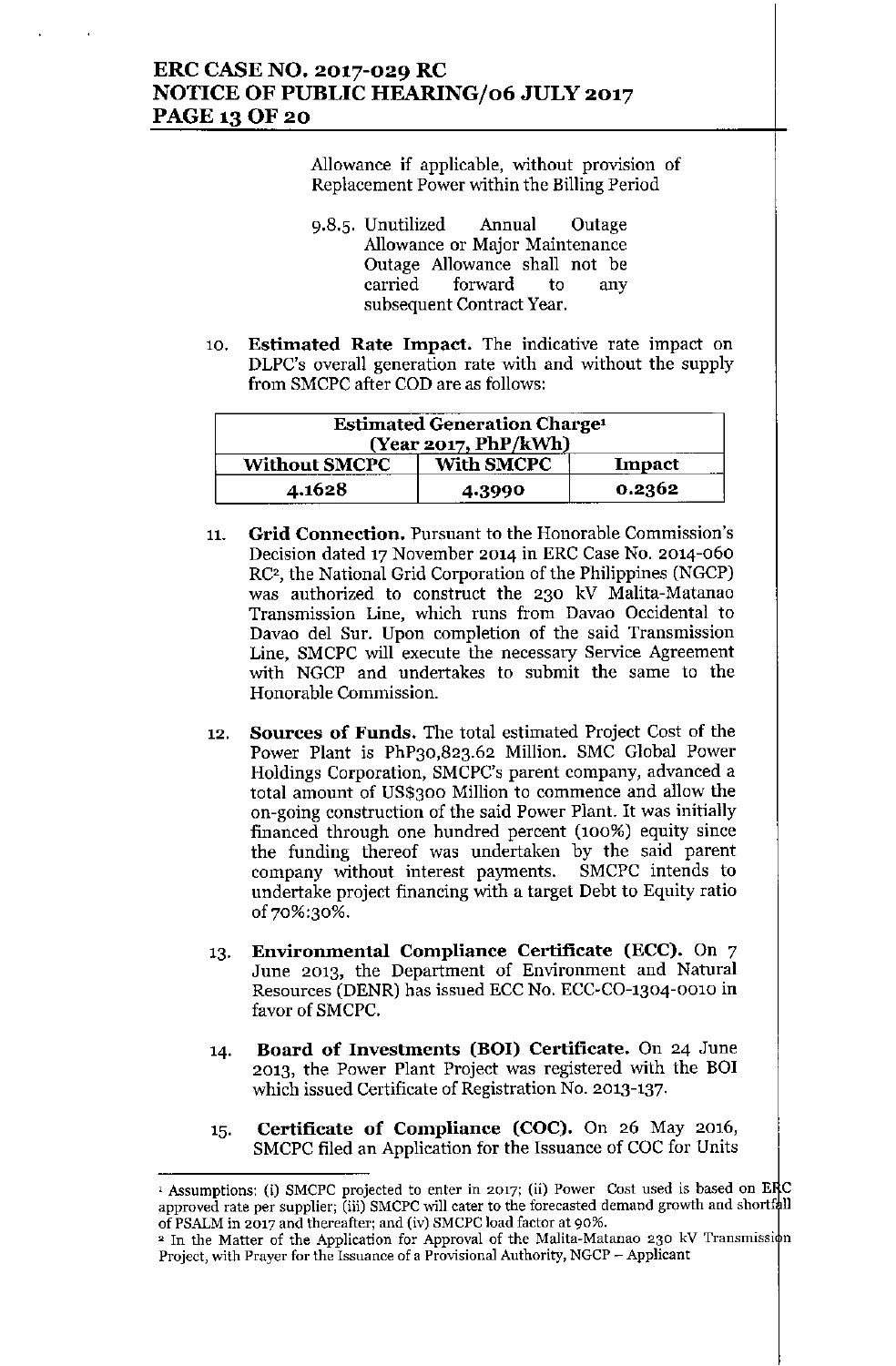# **ERC CASE NO. 2017-029 RC NOTICE OF PUBLIC HEARING/06 JULY 2017** PAGE 14 OF 20

1 and 2 of its Malita Plant. Relative thereto, on 28 October **2016, the Honorable Commission has issued a Provisional** Anthority to Operate (PAO) Unit 1 SMCPC's ("Malita Plant") valid from 5 October 2016 to 4 April 2017.

- 16. **Further, SMCPC's Power Plant is considered as a committed project, and is in the process of securing a certification from** the Department of Energy (DOE) that the same is consistent with the Power Development Plan (PDP). It undertakes to **submit** the **certification** as **soon** as the **same becomes** available.
- "7. **Copies of the following documents and/or information are** attached to the Joint Application **as annexes and made integral parts hereof:**

| <b>Annex</b>   | Documents/Information                                                                                      |  |  |  |  |  |
|----------------|------------------------------------------------------------------------------------------------------------|--|--|--|--|--|
| ``A"           | SMCPC's Articles of Incorporation                                                                          |  |  |  |  |  |
| $\overline{R}$ | Write-up on SMCPC's Shareholders' Agreement                                                                |  |  |  |  |  |
| $\overline{C}$ | SMCPC's Certificate of Registration issued by the Securities<br>and Exchange Commission (SEC)              |  |  |  |  |  |
| "D"            | SMCPC's Latest General Information Sheet (GIS)                                                             |  |  |  |  |  |
| $\overline{K}$ | its<br>Corporate Structure of SMC Global Power and<br>Subsidiaries                                         |  |  |  |  |  |
| "F"            | SMCPC's Certificate of Registration with the BOI                                                           |  |  |  |  |  |
| ``G"           | ECC issued by the DENR to the Circulating Fluidized Bed<br>Coal-Fired Thermal Power Plant Project of SMCPC |  |  |  |  |  |
| ``H"           | Certificate of Compliance (COC) Application                                                                |  |  |  |  |  |

| $\overline{``T"}$           | Memorandum of Agreement between SMCPC and DOE that          |
|-----------------------------|-------------------------------------------------------------|
|                             | signifies our participation in the Philippine Development   |
|                             | Plan (PDP)                                                  |
| $\overline{``J''}$          | PSC dated 28 November 2016 entered into by and between      |
|                             | DLPC and SMCPC                                              |
| $\overline{K''}$            | Executive Summary of the DLPC and SMCPC Joint               |
|                             | Application                                                 |
| $\overline{``L"'}$          |                                                             |
|                             | San Miguel Consolidated Power Corporation (SMCPC) and       |
|                             | National Grid Corporation of the Philippines ("NGCP")       |
|                             | Malita Interconnection Plan Layout                          |
| $\mathbf{M}^{\prime\prime}$ | SMCPC Point-to-Point Application in Malita, Davao del Sur   |
|                             | to the 230 KV Malita-Matanao Transmission Line of the       |
|                             | <b>NGCP</b>                                                 |
| $\overline{``N"}$           | Connection Agreement Between NGCP and SMCPC                 |
| "O and                      | Details of the Power Rate Calculations and Financial Model  |
| Series"                     | (Confidential)                                              |
| "P"                         | Details of the Fuel Procurement Process                     |
| $P-1$                       | Explanation on the Fuel Supply Agreement (Confidential)     |
| "O"                         | Relevant technical and economic characteristics of the      |
|                             | generation capacity, installed capacity, mode of operation, |
|                             | and dependable capacity                                     |
| "R"                         | Details of the interconnection facility of the SMCPC Power  |
|                             | Plant                                                       |
| "S and                      | SMCPC's latest Audited Financial Statements (AFS), Balance  |
|                             |                                                             |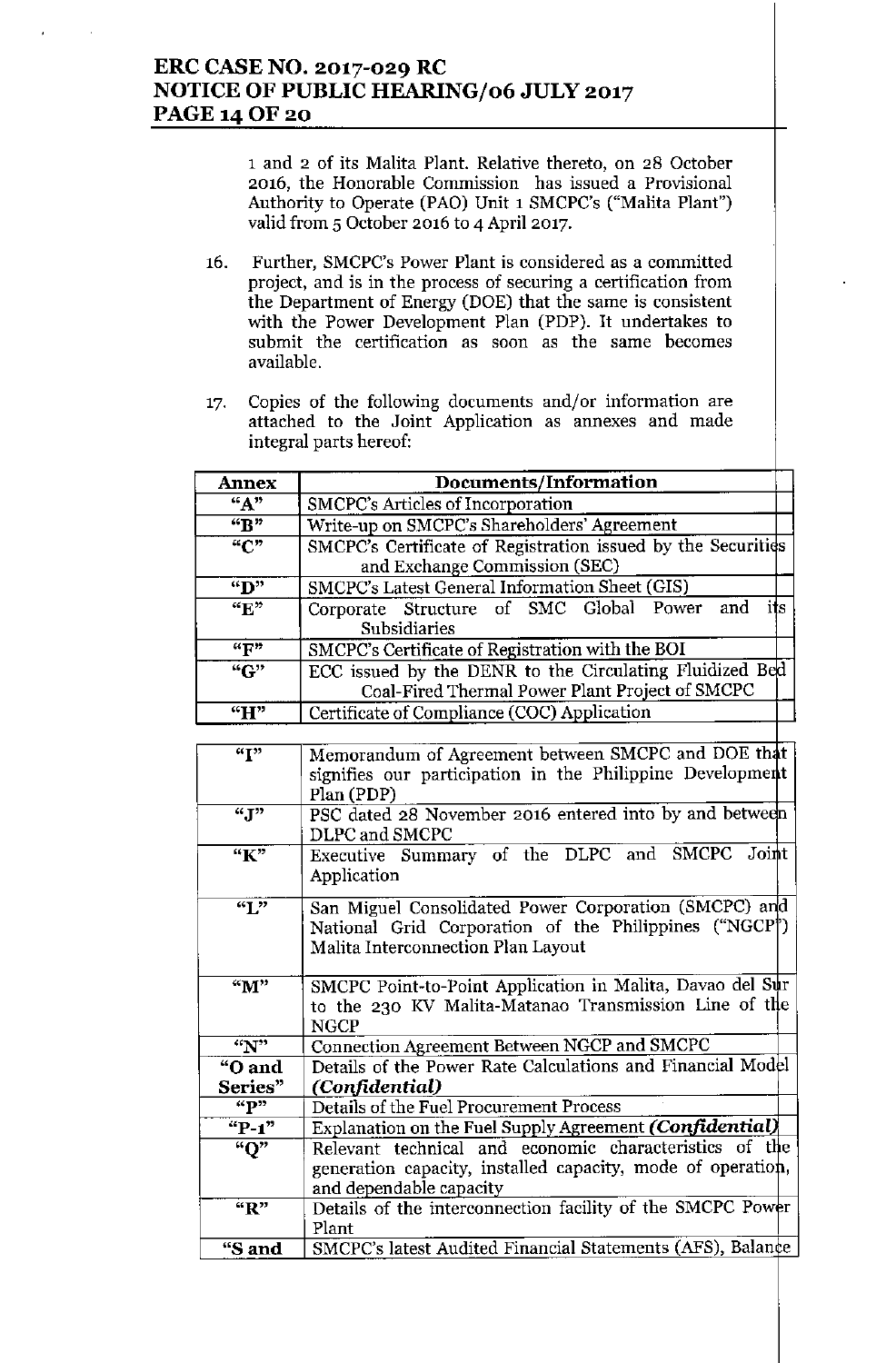# **ERC CASE NO. 2017-029 RC NOTICE OF PUBLIC HEARINGJ06 JULY 2017** PAGE 15 OF 20

l,

| Series"                       | Sheet, Income Statement, and Statement of Cash Flows               |
|-------------------------------|--------------------------------------------------------------------|
|                               | Bank Certification of Long-term Loans, including Schedule of       |
|                               | Original Loan (principal amount, interest payable and term         |
|                               | of the loan) and Updated Balances (principal amount,               |
|                               | interest payable and penalties, if any and remaining term $\phi f$ |
|                               | the loan)                                                          |
|                               | Certification from the engine manufacturer or SMCPC of the         |
|                               | net heat rate in liters per kWh                                    |
|                               | Simulation on the number of operating units necessary to           |
|                               | additional<br>energy/demand<br>MEOT and/or<br>the<br>meet          |
|                               | requirements of DLPC                                               |
|                               | Potential Cost (absolute amounts and PhP/kWh) of Ancillary         |
|                               | Services as and when SMCPC or DLPC is connected to the             |
|                               |                                                                    |
| $\mathbf{H}^{\prime\prime}$   | main grid                                                          |
|                               | DLPC's Amended Articles of Incorporation                           |
| "U"                           | DLPC's General Information Sheet (GIS)                             |
| $\sqrt{v}$                    | PSALM's Certification dated 22 December 2016                       |
| W''                           | DLPC's Historical and Forecasted Supply and Demand                 |
|                               | Scenario                                                           |
| "X"                           | 1st Invitation to Submit Proposal for the Supply of Power          |
|                               | published on 11 January 2016                                       |
| $\sqrt{Y'}$                   | 2nd Invitation to Submit Proposal for the Supply of Power          |
|                               | published on 20 January 2016                                       |
| $\overline{Z^{\prime\prime}}$ | SMCPC letter dated 14 January 2016 with Subject: Letter of         |
|                               | Intent to Submit Offer, with attachments                           |
| $"Z-1"$                       | SMCPC letter dated 25 January 2016 with Subject: Letter of         |
|                               | Intent to Submit Offer, with attachments                           |
| "AA"                          | DLPC BAC Letter Re: The Supply to Davao Light and Power            |
|                               | Company, Inc. of 30 MW up to 80 MW of Power (Base load)            |
|                               | to Rodger S. Velasco dated 19 January 2016 with attached           |
|                               | <b>BAC Minutes of Meeting</b>                                      |
| "AA-1"                        | DLPC BAC Letter Re: The Supply to Davao Light and Power            |
|                               | Company, Inc. of 30 MW up to 80 MW of Power (Base load)            |
|                               | to Rodger S. Velasco dated 28 January 2016 with attached           |
|                               | <b>BAC Minutes of Meeting</b>                                      |
| "AA-2"                        | The DLPC Letter with Subject Re: Request to Negotiate a            |
|                               | Power Supply Agreement to SMC Global Power Holdings                |
|                               | Corporation for SMCPC dated 29 January 2016                        |
| "BB"                          | Write-up on the Competitive Selection Process Conducted by         |
|                               | DLPC                                                               |
| "CC"                          | Secretary's Certificate re Board Resolution on DLPC's BAC          |
|                               | <b>Evaluation Reports</b>                                          |
| " $DD"$                       | Secretary's Certificate re Board Resolution on the authority of    |
|                               | DLPC to enter into a supply agreement with SMCPC and               |
|                               | DLPC's authorized signatory                                        |
| "EE"                          | <b>Rate Impact Analysis</b>                                        |
| "FF"                          | Summary of DLPC's Distribution Development Plan (DDP)              |
| "GG"                          | Demand Side Management (DSM) Programs of DLPC                      |
| "HH and                       | Proof of Service to the Sanggunians within the franchise area      |
| Series"                       | of DLPC and Sangguniang Panlungsod of Mandaluyong City,            |
|                               | of copies of the Joint Application (including annexes)             |
| "II and                       | Affidavit of Publication and complete issue of the newspapers      |
| series"                       | where the Joint Application was published                          |
| "JJ"                          | Judicial Affidavit of Mr. Reynold B. Felix of DLPC                 |
|                               |                                                                    |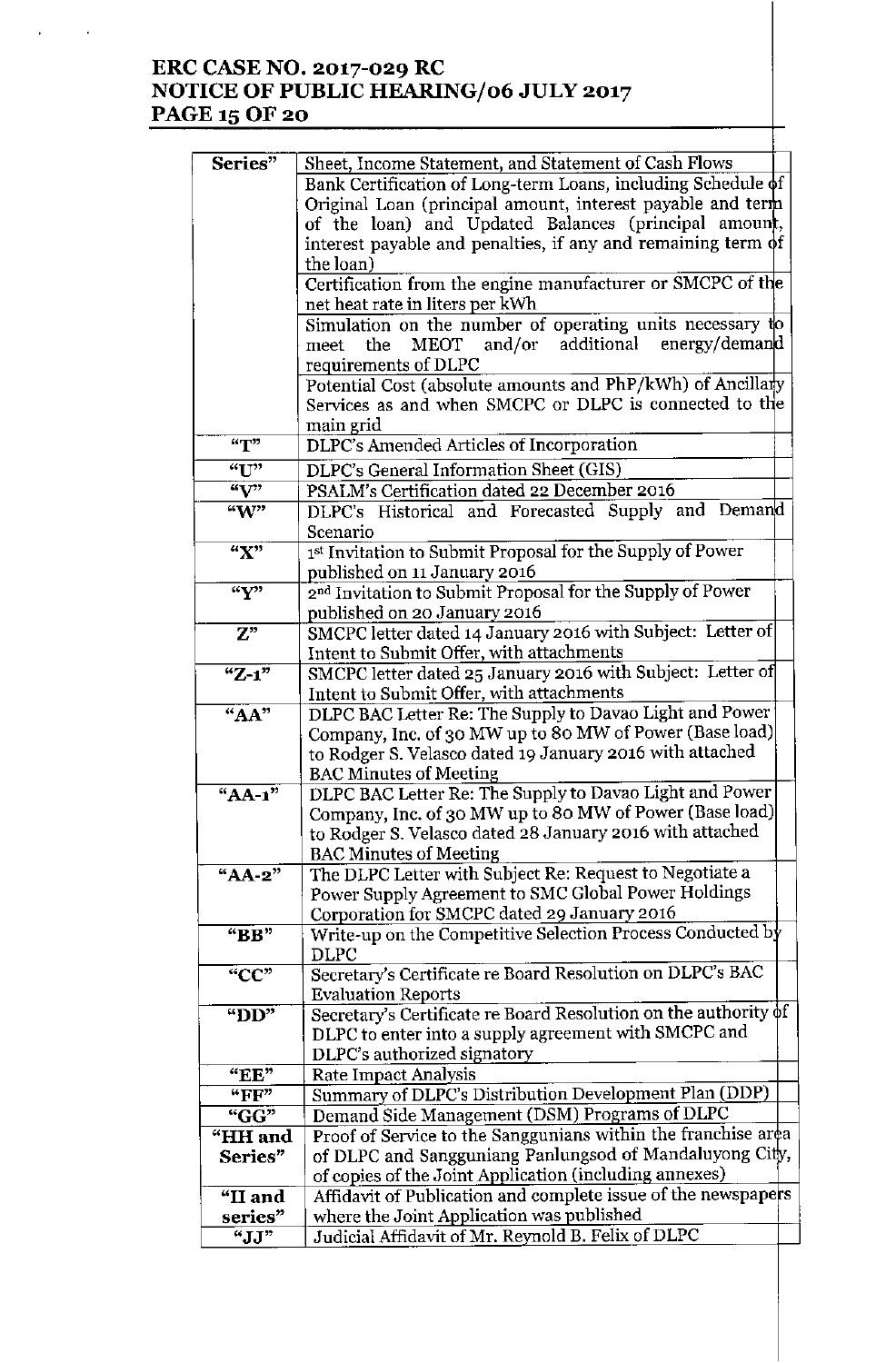# ERC CASE NO. 2017-029 RC NOTICE OF PUBLIC HEARING/06 JULY 2017 PAGE 16 OF 20

| "KK" | Judicial Affidavit of Mr. Alberto B. Reyes, III in support of |  |
|------|---------------------------------------------------------------|--|
|      | the Prayer for the Issuance of Provisional Authority          |  |

18. The PSC was executed to serve the power/energy requirements of DLPC's customers.

#### Allegations in Support of the Motion for Provisional Authority

- 19. SMCPC and DLPC replead the foregoing allegations in support of their prayer for the immediate issuance of provisional authority, anchored on the following grounds:
	- a. The testing and commissioning power to be generated by SMCPC during its Plant's precommercial operations may readily be used by DLPC when it needs to augment its power supply requirements.
	- b. The purchase of the testing and commissioning power from SMCPC will further redound to the benefit of DLPC as it is only subject to the payment of Energy Fees, which is lower than the Commission-approved National Power Corporation - Time-of-Use (NPC-TOU) rates for the Mindanao Region.
	- c. At the same time, this will allow SMCPC to partially recover its investments since SMC Global Power Holdings Corporation, SMCPC's parent company, has advanced a total amount of US\$300 Million to commence and allow the construction of said Power Plant.
	- d. To be able to augment the supply requirements of DLPC by providing 60 MW of contracted capacity and to timely recover the cost of such supply, there is a necessity for the immediate and provisional approval of the Joint Application in order for DLPC to deliver the much needed power to its customers.
- 20. It bears stressing that pursuant to Rule 14, Section 3 of the Honorable Commission's Rules of Practice and Procedure, the Honorable Commission may issue a provisional authority pending approval of the Joint Application, to wit:

"Section 3. *Action* on *the Motion. - Motions for provisional authority or interim relief may* be *acted upon with or without hearing. The* Commission *shall act* on *the motion* on *the basis of the allegations of the application or petition and supporting documents and other evidences that applicant* or *petitioner has*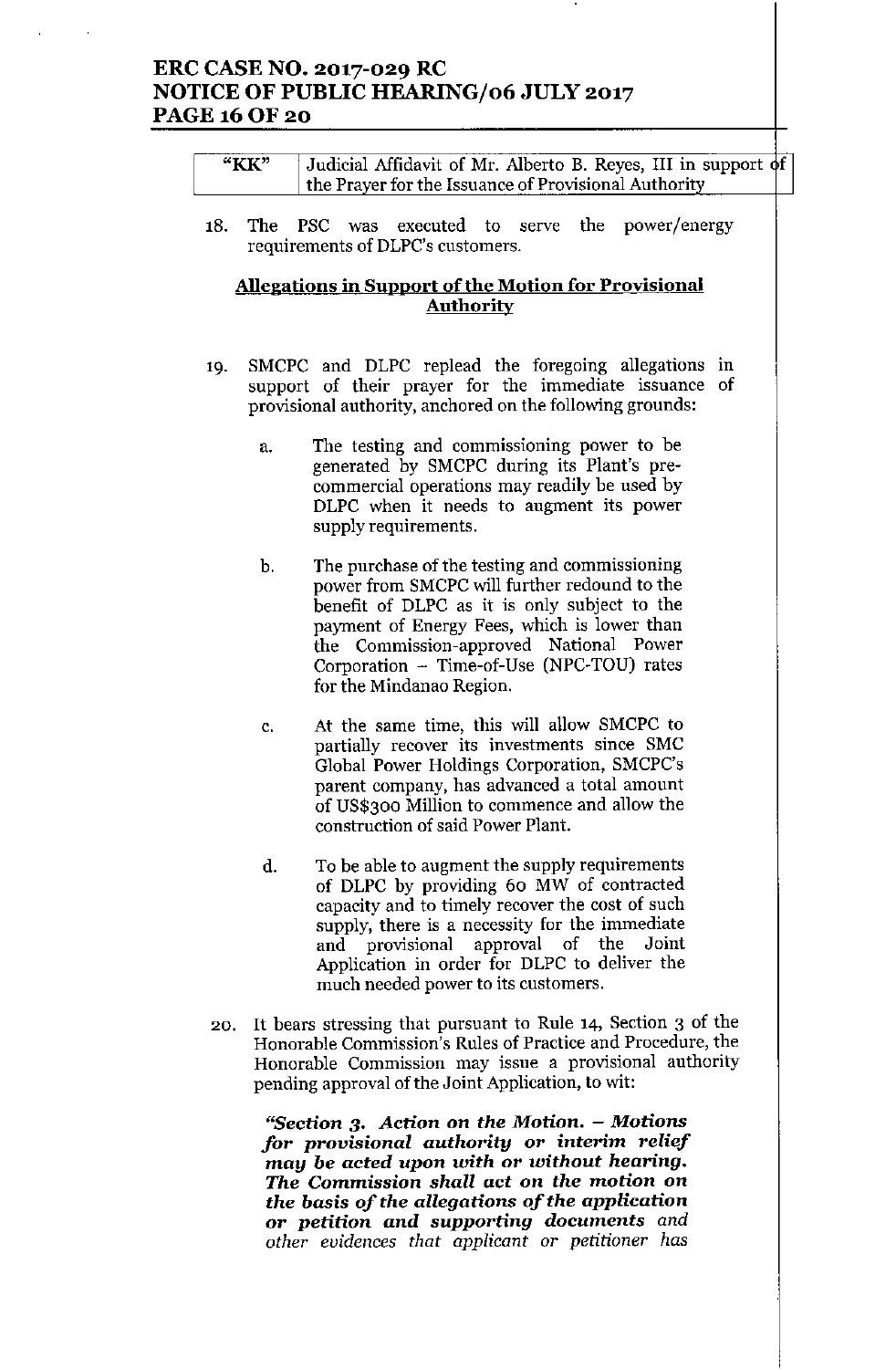# ERC CASE NO. 2017-029 RC NOTICE OF PUBLIC HEARING/06 JULY 2017 PAGE 17 OF 20

*submitted and the comments* or *opposition filed by any interested person, if there be any,"* (Emphasis provided.)

#### Allegations in Support of the Confidential Treatment of Annexes "0 and Series", and "P-1"

- 21. Section 1, Rule 4, of the Honorable Commission's Rules of Practice and Procedure provides that a party to any proceeding before the Commission may request that information about that party in the Commission's possession not be disclosed.
- 22. In line with this, SMCPC prays for the confidential treatment of the information contained in the following annexes, and not disclosed except to the officers and staff of the Honorable Commission:

| <b>Annex</b> | Documents and/or Information               |
|--------------|--------------------------------------------|
| "O and       | Details of the Power Rate Calculations and |
| Series"      | Financial Model (Confidential)             |
| $\sqrt{P-1}$ | Explanation on the Fuel Supply Agreement   |
|              | (Confidential)                             |

23. Annexes "0 and Series" and "P-l" contain the details of SMCPC's power rate calculations and financial model, as well as the manner by which these were derived. These information are proprietary in nature and should be protected as trade secrets as contemplated by law and jurisprudence. In the case of *Air Philippines Corporation vs. PennsweIl, Inc.3,* the Supreme Court defined a trade secret, as follows:

"A trade secret may consist of any formula, pattern, device, or compilation of information that:  $(1)$  is used in one's business; and (2) gives the employer an opportunity to obtain an advantage over competitors who do not possess the information. Generally, a trade secret is a process or device intended for continuous use in the operation of the business, for example, a machine or formula, but can be a price list or catalogue or specialized customer list. It is indubitable that trade secrets constitute proprietary rights. The inventor, discoverer, or possessor of a trade secret or similar innovation has rights therein which may be treated as property, and ordinarily an injunction will be granted to prevent the disclosure of the trade secret by one who obtained the information "in confidence" or through a "confidential relationship". American jurisprudence has utilized the following factors to determine if an information is a trade secret, to wit:

<sup>3</sup>G.R. No. 172835, December 13, 2007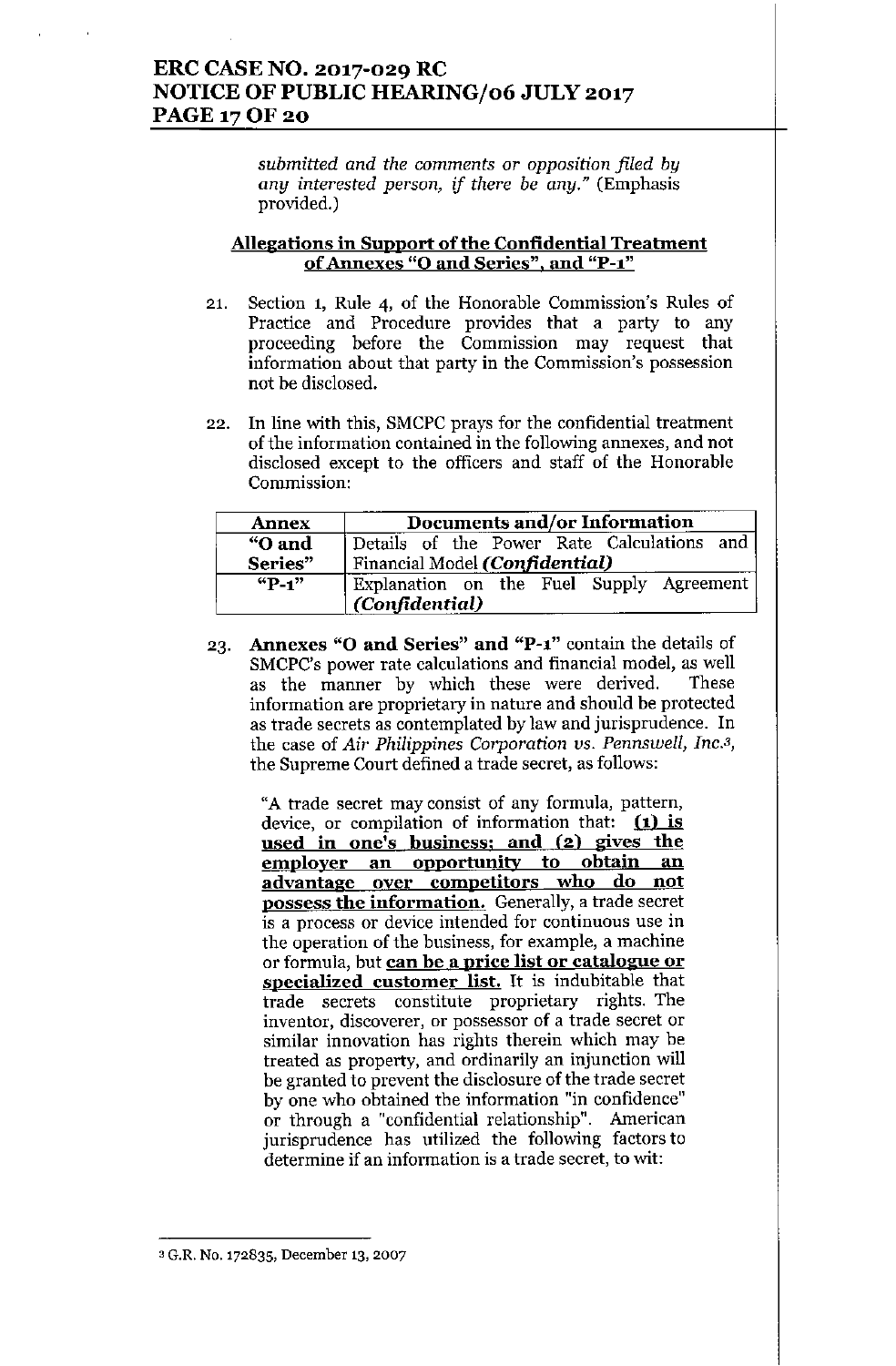## ERC CASE NO. 2017-029 RC NOTICE OF PUBLIC HEARING/06 JULY 2017 PAGE 18 OF 20

- (1) the extent to which the information is known outside of the employer's business;
- (2) the extent to which the information is known by employees and others involved in the business;
- (3) the extent of measnres taken by the employer to guard the secrecy of the information;
- (4) the valne of the information to the employer and to competitors;
- (5) the amount of effort or money expended by the company in developing the information; and
- (6) the extent to which the information could be easily or readily obtained through an independent source." *(citations omitted, emphasis supplied)*
- 24. The interest of the consuming public is sufficiently protected by the review and evaluation of the rates under the PSC by the Honorable Commission, without the need to disclose the contents of Annex "0 and Series" and "P-l". The reasonableness and transparency of the prices of electricity is to be assured by the Honorable Commission through its own review and verification of SMCPC's operating costs and expenses.
- 25. More importantly, SMCPC's competitors, should they obtain the information in Annex "O and Series" and "P-1", will gain undue advantage thereon and have the opportunity to use the same in their operations. The negotiating power of SMCPC with parties it plans to contract with or who it is currently doing business with, will clearly be thwarted if it is compelled to disclose such information.
- 26. Accordingly, one (1) copy each of Annexes "0 and Series" and "P-1", are placed in a sealed envelope, with the said envelope and each page of the documents and/or information stamped witb the word *"Confidential".*

#### PRAYER

WHEREFORE, the foregoing premises considered, applicants Davao Light and Power Company, Inc. (DLPC) and San Miguel Consolidated Power Corporation (SMCPC) most respectfully pray that the Honorable Commission:

1. ISSUE an Order treating Annexes "O and Series" and "P-1", and all the information contained therein as confidential,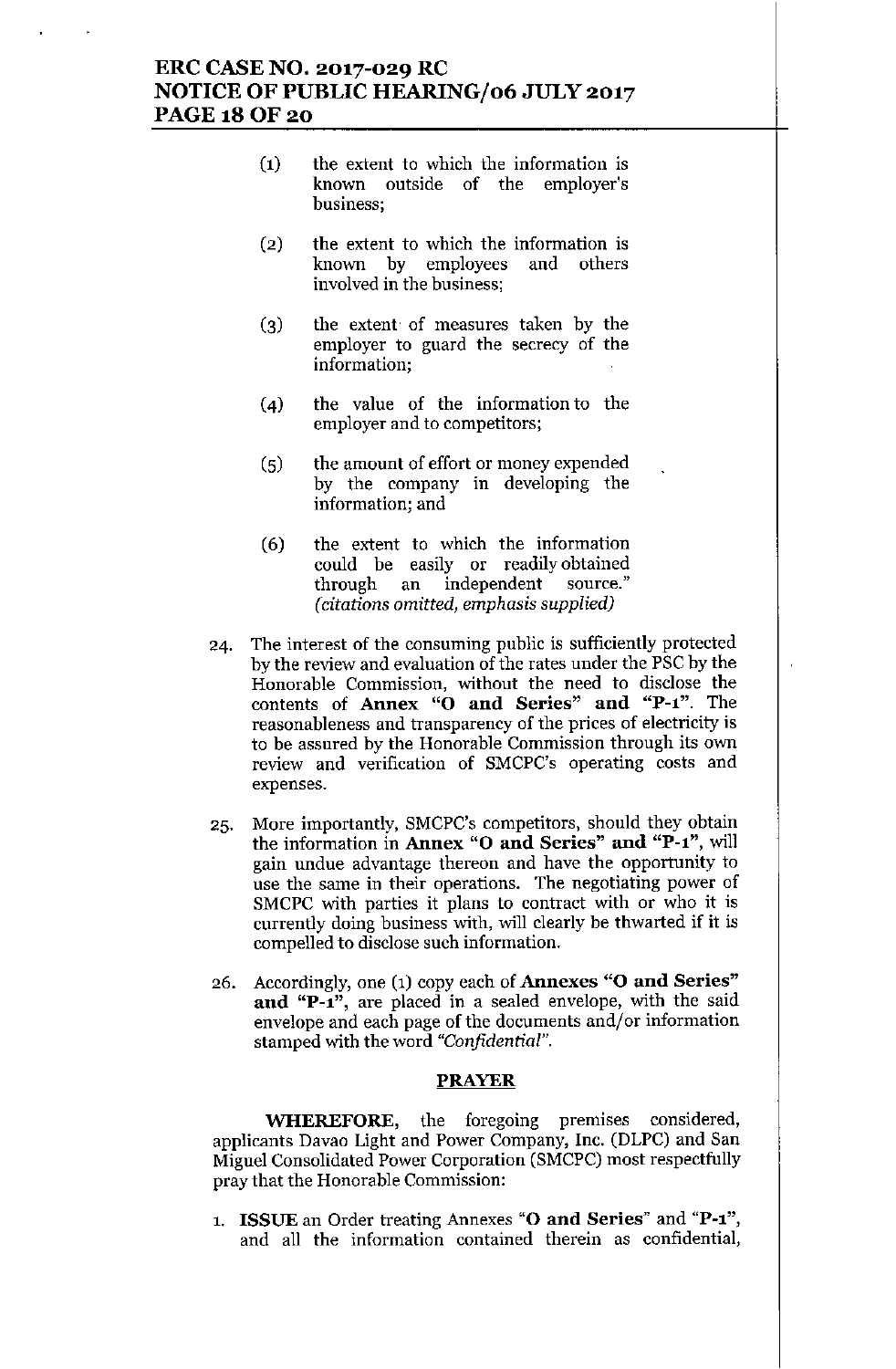# ERC CASE NO. 2017-029 RC NOTICE OF PUBLIC HEARING/06 JULY 2017 PAGE 19 OF 20

directing their non-disclosure to persons other than the officers and staff of the Honorable Commission, continuously protecting the said information from public disclosure by maintaining the same separate and apart from the records of the case, and ensuring that these are not divulged to unauthorized persons, pursuant to Rule 4 of its Rules of Practice and Procedure;

- 2. Pending the hearing and final resolution of the Joint Application, ISSUE an Order provisionally approving the Power Supply Contract (PSC), including all the rates, fees, charges and tariff adjustment mechanisms set out therein, as well as the sale and purchase of testing and commissioning power during the pre-commercial operations period at the rates provided in the PSC, and authorizing DLPC to charge and collect the provisionally approved rates to its customers reckoned from the start of supply from SMCPC;
- 3. Mer hearing and trial on the merits, **ISSUE** a Decision approving the Joint Application and the PSC between DLPC and SMCPC, including all the rates, fees, charges and tariff adjustment mechanisms set out therein at the rates provided in the PSC, and authorizing DLPC to charge and collect the fees therein from its customers reckoned from the start of supply by SMCPC to DLPC.

Other reliefs just and equitable under the premises are, likewise, prayed for.

The Commission has set the *Joint Application* for determination of compliance with the jurisdictional requirements, expository presentation, Pre-trial Conference, and presentation  $\phi$ f evidence on 19 September 2017 (Tuesday) at ten o'clock in the morning (10:00 A.M.), at the Commission's Mindanao Field Office Mintrade Bldg., Monteverde Ave. cor. Sales St, Davao City.

All persons who have an interest in the subject matter of the instant case may become a party by filing with the Commission  $|a|$ verified Petition to Intervene at least five  $(5)$  days prior to the initial hearing and subject to the requirements under Rule 9 of the 2006 Rules of Practice and Procedure, indicating therein the docket number and title of the case and stating the following:

- 1) The petitioner's name and address;
- 2) The nature of petitioner's interest in the subject matter  $\phi f$ the proceeding and the way and manner in which such interest is affected by the issues involved in the proceeding; and